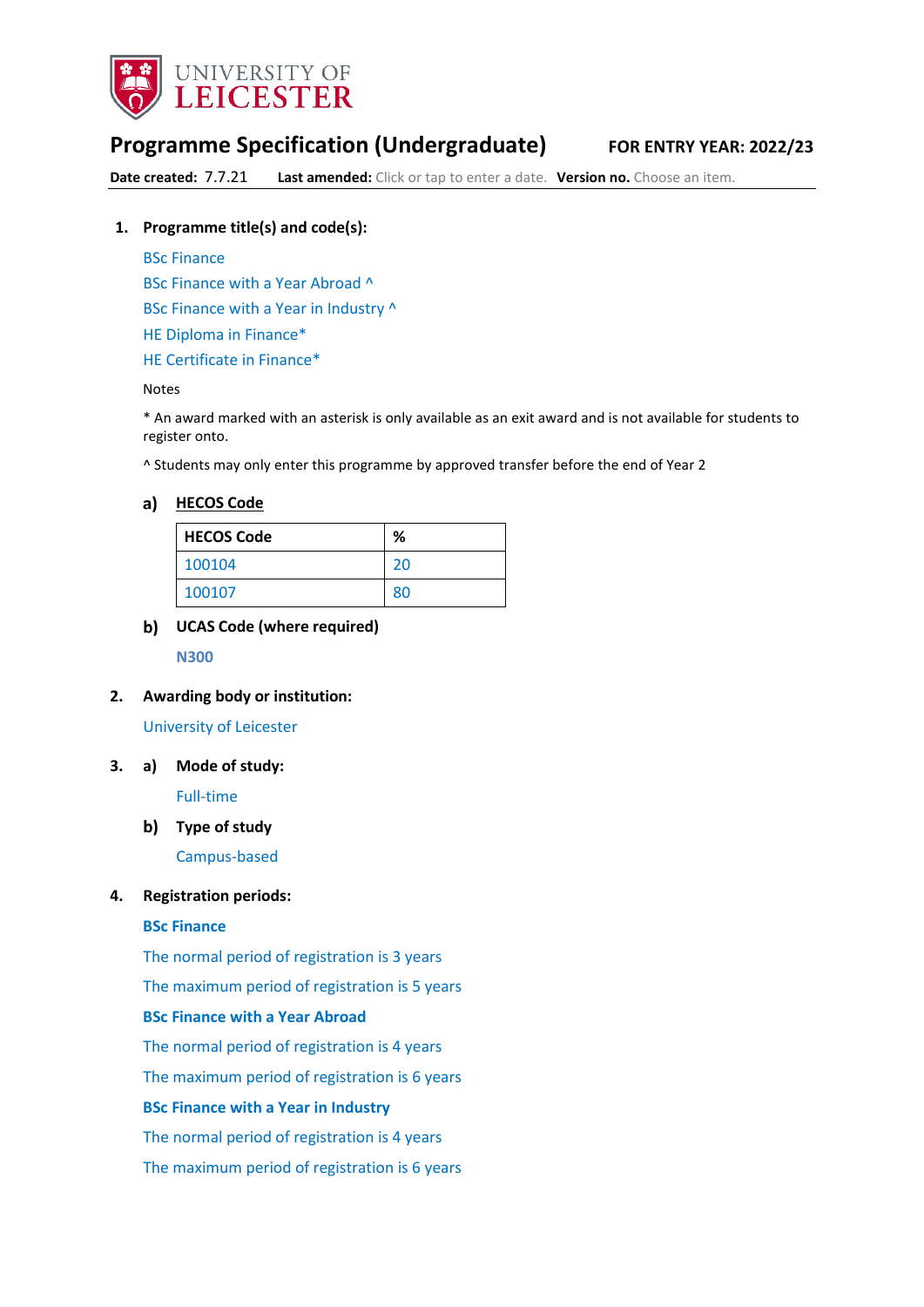## **5. Typical entry requirements**

Overview:

Three A levels normally considered as a minimum.

Two AS levels or vocational AS levels will be considered in place of an A level.

General Studies and Critical Thinking not accepted.

## Detail:

| A/AS Levels:                        | ABB at A Level (320 points) or equivalent<br>Including:<br>GCSE Maths at grade B or grade 5, and<br>GCSE English Language at grade C or grade 4 |
|-------------------------------------|-------------------------------------------------------------------------------------------------------------------------------------------------|
| <b>BTEC Nationals</b>               | <b>Full Diploma with DDD</b>                                                                                                                    |
| European Baccalaureate:             | Pass Diploma with 77% overall.                                                                                                                  |
| <b>International Baccalaureate:</b> | Pass Diploma with 32 points                                                                                                                     |

## **6. Accreditation of Prior Learning**

APL will not be accepted for exemptions from individual modules.

Applicants who have successfully completed a first year on an equivalent programme at another institution may be considered for direct entry to year 2.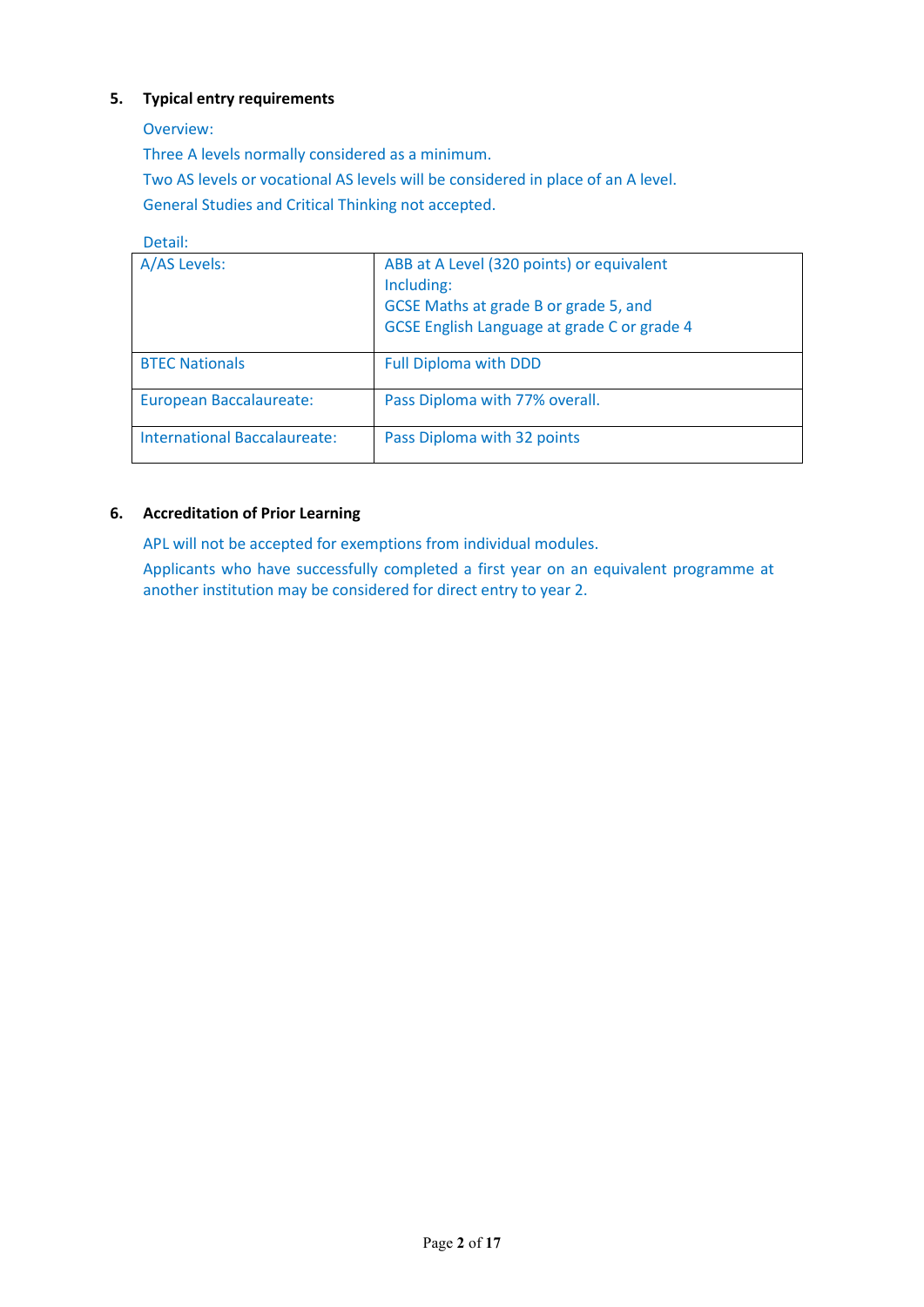### **7. Programme aims**

The BSc Finance aims to give students a solid academic foundation in finance, together with the core technical knowledge, application and analysis skills required in practice, and a sound understanding in key fundamental concepts required in the finance profession from other related relevant fields.

Competence in these skills is especially important for students to learn how to be resilient and adaptive to technical and organisational change. The degree is employability focused and will significantly increase students' employability skills.

The programme is structured in such a way that students acquire a solid foundation in both accounting and finance in their first year, but specialise in more advanced finance topics in their second and final year of study.

In summary, the programme aims to:

- provide a detailed knowledge and critical understanding of the main ideas, concepts, models, principles and practices in modern finance, and related fields;
- increase graduate's marketability by:
	- providing technical knowledge required to meet the requirements for the CFA Investment Foundation Certificate and Level 1 of the CFA Charter
	- providing appropriate exemptions from examinations required by the main accountancy bodies
	- encouraging the development of written and oral presentation, team working, quantitative information handling, communications and information technology skills
	- promoting confidence in problem recognition, formulation and solution, and
	- providing the opportunity to apply those skills in an accounting, financial and the general business environment;
- prepare students for a wide range of careers and training opportunities in finance, and related professions, in both the private and public sectors; voluntary organizations, and
- prepare students who are interested in postgraduate study for the transition to an increasingly independent regime of study and research.

For the Year Abroad variant only, this additional programme aims to:

- enable students to experience modern finance ideas from a different country perspective in a supportive environment;
- develop students' working knowledge of a language other than English;
- encourage a thoughtful and mature approach to all aspects of study and life, creating graduates with broad experiences and horizons;
- enhance employability of graduates by their knowledge of other contexts of education, foreign languages and different business cultures.

For the Year in Industry variant only, this additional programme aims to:

- provide an opportunity to obtain relevant work experience;
- develop a better appreciation of both the application and the context of their academic studies;
- provide students with career insights by enabling them to undertake a formal role within a professional organisation whilst contributing to its performance at the same time.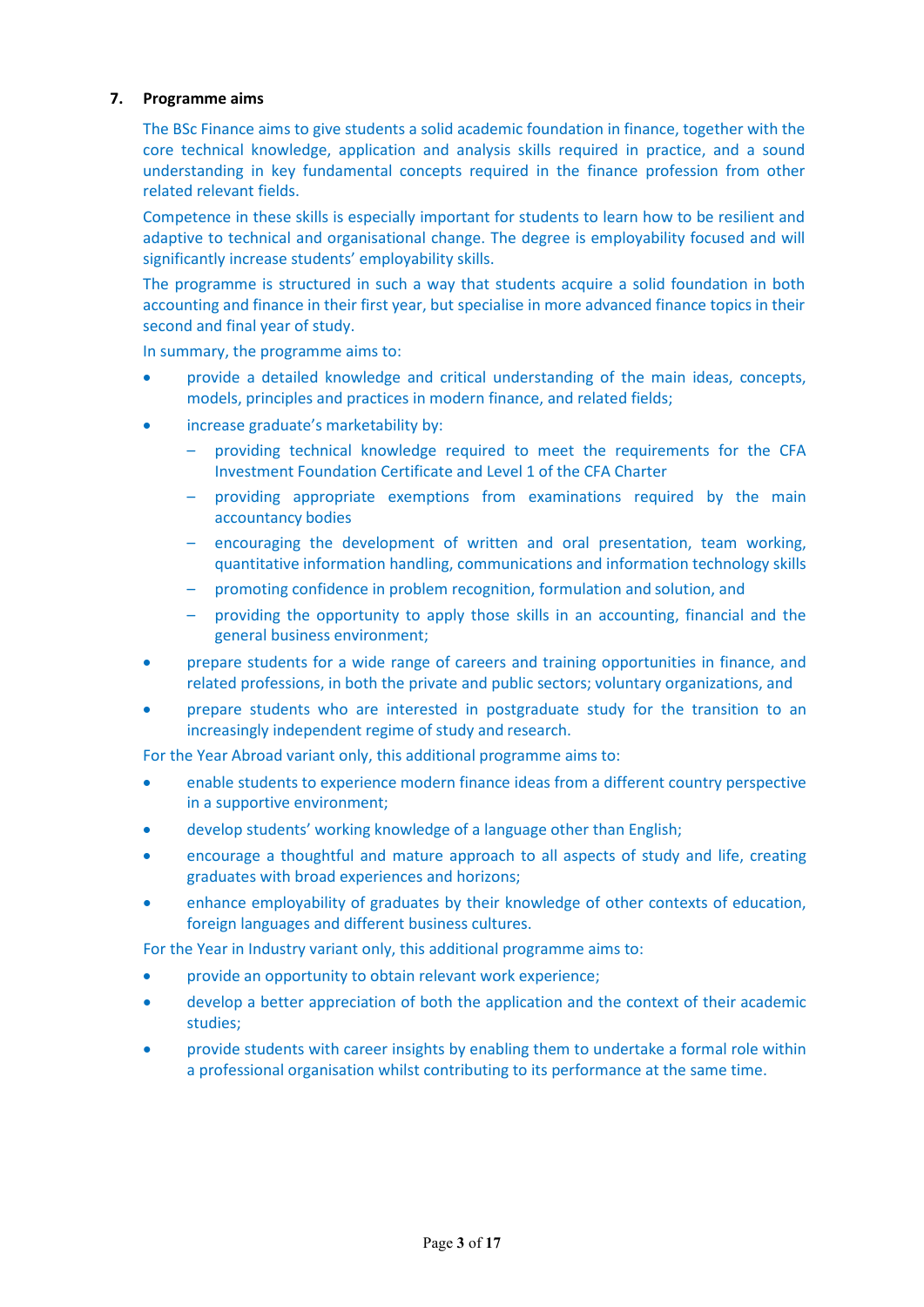## **8. Reference points used to inform the programme specification**

- QAA Benchmarking Statement
- Framework for Higher Education Qualifications (FHEQ)
- UK Quality Code for Higher Education
- University Learning Strategy
- University Assessment Strategy
- University of Leicester Periodic Developmental Review Report
- External Examiners' reports (annual)
- United Nations Education for Sustainable Development Goals
- Student Destinations Data
- Professional accountancy body requirements for exemptions
- CFA requirements for affiliation of programmes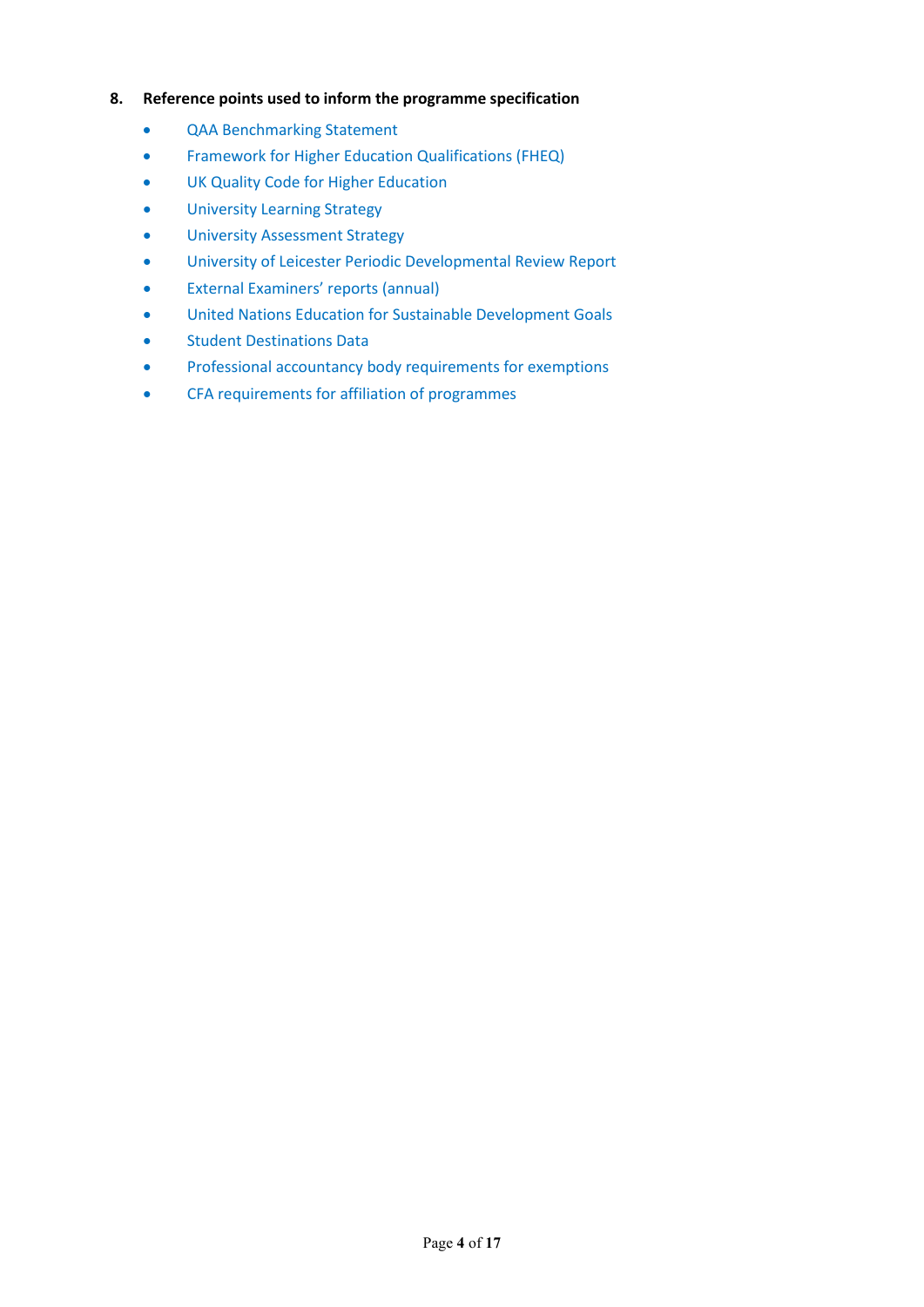## **9. Programme Outcomes**

Unless otherwise stated, programme outcomes apply to all awards specified in 1. Programme title(s).

## **Discipline specific knowledge and competencies**

i) Competence in an appropriate body of knowledge

| <b>Intended Learning</b>                                                                                                                                                                                                                                                                         | <b>Teaching and Learning Methods</b>                                                                                                                                                                                                                                                                                                                                                                                                                                                                                                                                                                              | <b>How Demonstrated?</b>                                                                                                                                                                                                                                                                                                                                                                                                                                                                                                                                                                                                                      |
|--------------------------------------------------------------------------------------------------------------------------------------------------------------------------------------------------------------------------------------------------------------------------------------------------|-------------------------------------------------------------------------------------------------------------------------------------------------------------------------------------------------------------------------------------------------------------------------------------------------------------------------------------------------------------------------------------------------------------------------------------------------------------------------------------------------------------------------------------------------------------------------------------------------------------------|-----------------------------------------------------------------------------------------------------------------------------------------------------------------------------------------------------------------------------------------------------------------------------------------------------------------------------------------------------------------------------------------------------------------------------------------------------------------------------------------------------------------------------------------------------------------------------------------------------------------------------------------------|
| <b>Outcomes</b><br><b>Students should be able to:</b><br>Advise on key aspects of Finance<br>Management, Law, Economics<br>(macro and micro), Mathematics<br>and Statistics by the end of their<br>first year studies.<br>Core modules:<br>MN1019, MN1025, EC1022,<br>MN1017, EC1016, and EC1023 | Primary means of delivery:<br>Lectures, seminars, computer<br>workshops, guided independent<br>learning, formative feedback and<br>blackboard support.<br>Seminars vary in format and style:<br>e.g. problem solving or discussion of<br>case studies.<br>Computer workshops provide hands-on<br>experience solving problems using<br>software packages and/or programming<br>languages.<br><b>Guided independent learning provides</b><br>reading lists and detailed guidance to<br>learning resources.<br>The first year provides a solid grounding<br>in the key pillars of any business<br>management degree. | Demonstrated by passing examinations,<br>coursework assignments, oral<br>presentations, group work, and a<br>research project.<br>Coursework varies in format:<br>essay assignments, case studies,<br>practical application of subject content,<br>and/or exercises (where appropriate).<br>Students are exposed to a variety of<br>assessment techniques to demonstrate<br>their technical knowledge as well as a<br>critical understanding of the subject.<br>However, a significant component of the<br>accredited modules is represented by<br>examinations, in compliance with the<br>requirements of professional accounting<br>bodies. |
| Identify key accounting and<br>finance pillars in:<br>Financial accounting (FA),<br>Management accounting (MA),<br>Finance (FIN)<br>Core modules:<br>FA: MN1016, MN2115 and EC3015<br><b>MA: MN1018</b><br>FIN: MN2134, EC2007, EC2137,<br>MN3139, EC3008.                                       | The second and final year provide<br>modules specialising in the field of<br>finance, building on previously acquired<br>knowledge, and developing increasingly<br>advanced knowledge on key areas.                                                                                                                                                                                                                                                                                                                                                                                                               |                                                                                                                                                                                                                                                                                                                                                                                                                                                                                                                                                                                                                                               |
| Explain and use principles in:<br><b>Financial Trading,</b><br><b>Advanced Investment</b><br>Management,<br>Risk management.<br><b>Optional modules:</b><br>EC3012<br>MN3138, EC3067, MN3151<br>EC3017                                                                                           |                                                                                                                                                                                                                                                                                                                                                                                                                                                                                                                                                                                                                   |                                                                                                                                                                                                                                                                                                                                                                                                                                                                                                                                                                                                                                               |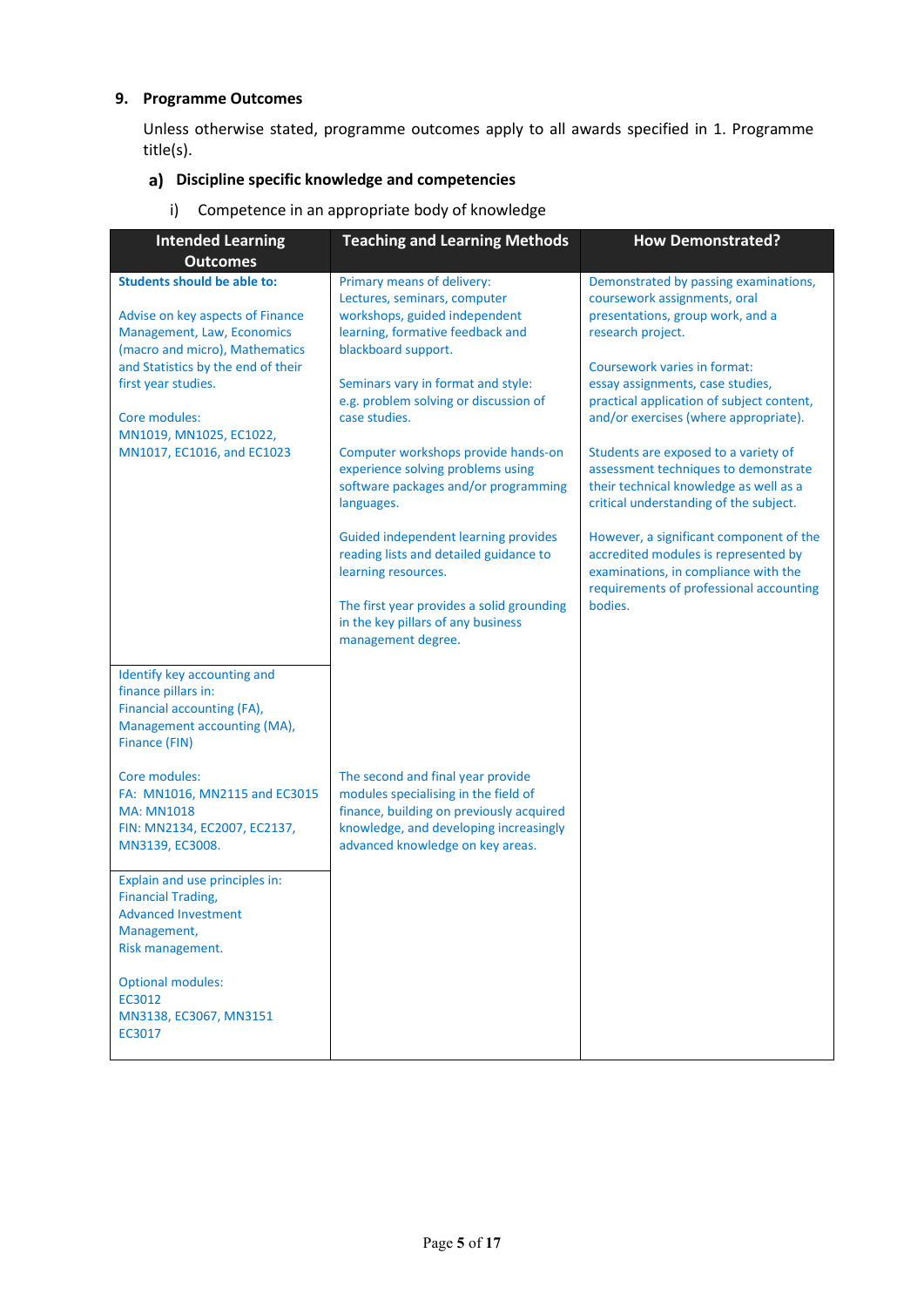## ii) Understanding and application of key concepts and techniques

| <b>Intended Learning</b><br><b>Outcomes</b>                                                                                       | <b>Teaching and Learning Methods</b>                                                                                      | <b>How Demonstrated?</b>                                                                                                                                                 |
|-----------------------------------------------------------------------------------------------------------------------------------|---------------------------------------------------------------------------------------------------------------------------|--------------------------------------------------------------------------------------------------------------------------------------------------------------------------|
| <b>Students should be able to:</b><br>Use appropriately the key<br>principles underlying finance and<br>apply them appropriately. | Lectures, seminars, computer<br>workshops, guided independent<br>learning, formative assessments across<br>the programme. | Through examinations, role play/case<br>study questions in coursework and<br>assignments, but also in oral<br>presentations, article reports and<br>seminar discussions. |
| Apply basic accounting principles,<br>economics, finance related<br>subjects, mathematical and<br>statistical techniques.         |                                                                                                                           | Students are exposed to a variety of<br>assessment techniques to demonstrate<br>their critical understanding of the<br>subject.                                          |
| Interpret the impact of<br>technological change in the<br>finance profession and use<br>appropriate technologies                  |                                                                                                                           |                                                                                                                                                                          |
| Apply variety of different finance<br>practices in a variety of different<br>sectors.                                             |                                                                                                                           |                                                                                                                                                                          |
| Apply theory and concepts in a real<br>world work-place setting.                                                                  | Year in Industry only                                                                                                     | Reflective log/skills audit, formative<br>feedback from employer, final report and<br>presentation.                                                                      |

## iii) Critical analysis of key issues

| <b>Intended Learning Outcomes</b>                               | <b>Teaching and Learning Methods</b>                                   | <b>How Demonstrated?</b>                       |
|-----------------------------------------------------------------|------------------------------------------------------------------------|------------------------------------------------|
| <b>Students should be able to:</b>                              | Principally seminars and formative                                     | Engagement with debates within                 |
|                                                                 | assessments, but also lectures and in,<br>guided independent learning, | seminars and lectures.                         |
| Critically analyse and assess<br>contemporary issues in finance |                                                                        | In summative assessments:                      |
| (theory and practice):                                          | Core and option modules across the                                     | <b>Examinations and coursework (reflective</b> |
| financial statements                                            | programme, and throughout all years,                                   | essay assignments and case studies).           |
| corporate governance                                            | develop critical analytical skills as part of                          |                                                |
| financial markets                                               | on-going professional development.                                     |                                                |
| technological changes<br>٠                                      |                                                                        |                                                |
| theoretical aspects of finance                                  | In particular the following modules:                                   |                                                |
|                                                                 | MN2136, EC3009 and EC3020                                              |                                                |
|                                                                 |                                                                        |                                                |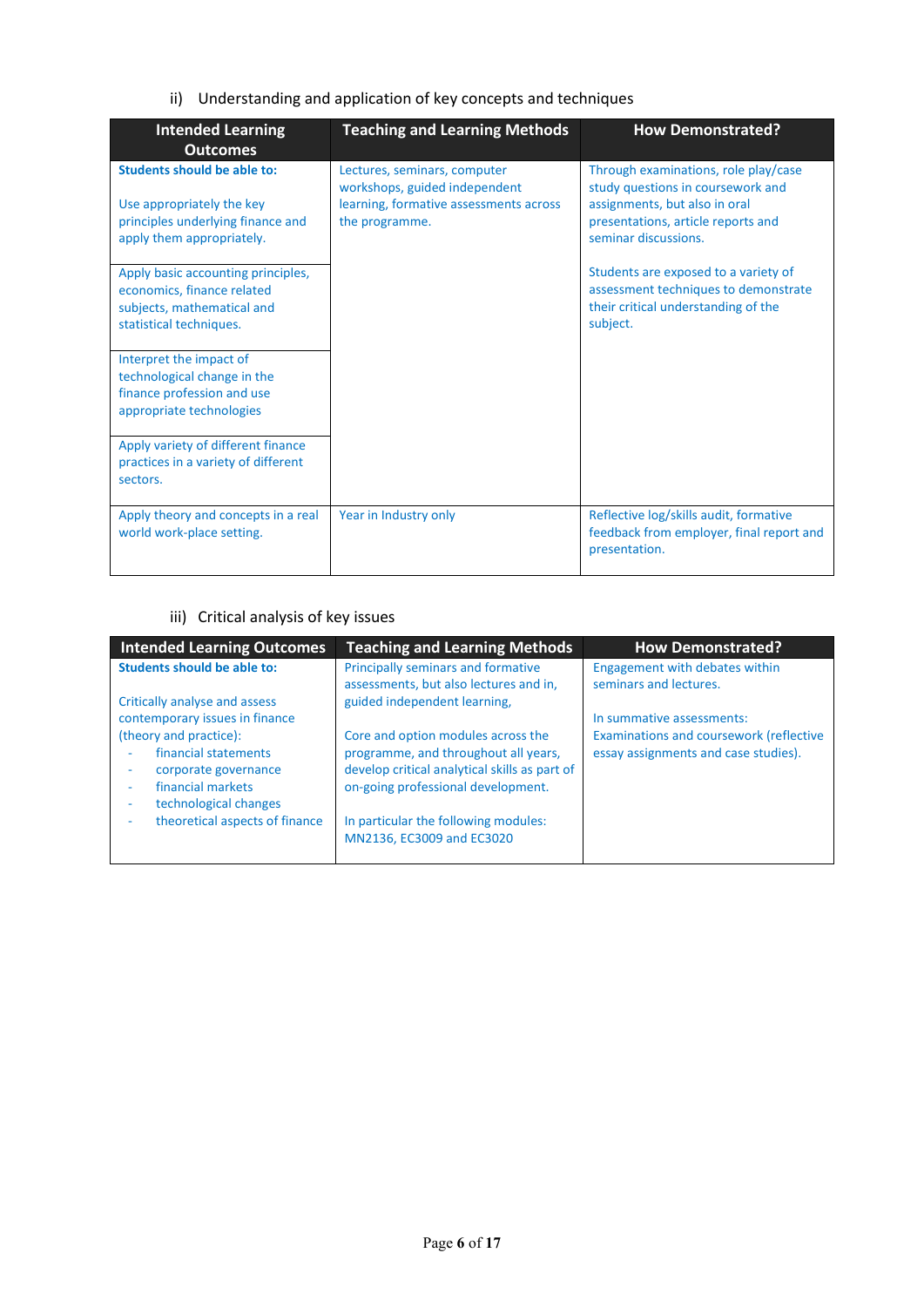## iv) Clear and concise presentation of material

| <b>Intended Learning</b><br><b>Outcomes</b>                                                                                                     | <b>Teaching and Learning Methods</b>                                                                                                                              | <b>How Demonstrated?</b>                                                                                                                        |
|-------------------------------------------------------------------------------------------------------------------------------------------------|-------------------------------------------------------------------------------------------------------------------------------------------------------------------|-------------------------------------------------------------------------------------------------------------------------------------------------|
| <b>Students should be able to:</b><br><b>Explain issues and arguments</b><br>related to finance using a variety of<br>written and oral formats. | Modelled in lectures, seminars,<br>formative and summative feedback, and<br>directed reading throughout the course.<br>The intensity of problem solving and       | Assessed through a range of written<br>reports and student presentations,<br>coursework, group work, and in the final<br>year research project. |
| Produce clear and concise reports<br>with an analysis of arguments,<br>issues and results.                                                      | practical application of content<br>increases over the degree programme<br>to ensure these skills are continuously<br>developed, retained and<br>operationalised. |                                                                                                                                                 |
| Organise and structure material to<br>the standards required by<br>professional bodies and academia                                             |                                                                                                                                                                   |                                                                                                                                                 |
| Combine clarity and brevity with a<br>comprehensive response to the<br>questions asked and succinct,<br>appropriate reflection if required.     |                                                                                                                                                                   |                                                                                                                                                 |
| Distinguish between relevant and<br>non-relevant material                                                                                       |                                                                                                                                                                   |                                                                                                                                                 |

## v) Critical appraisal of evidence with appropriate insight

| <b>Intended Learning</b><br><b>Outcomes</b>                                                                                                                                                                                               | <b>Teaching and Learning Methods</b>                                                                                                   | <b>How Demonstrated?</b>                                                                  |
|-------------------------------------------------------------------------------------------------------------------------------------------------------------------------------------------------------------------------------------------|----------------------------------------------------------------------------------------------------------------------------------------|-------------------------------------------------------------------------------------------|
| <b>Students should be able to:</b><br>Critically appraise relevant finance<br>research, finance texts and other<br>sources of materials (both<br>theoretical and empirical)<br>Evaluate results from quantitative<br>accounting analysis. | Modelled in lectures and seminars;<br>developed in formative and summative<br>feedback, and directed reading<br>throughout the course. | Examinations, essays, exercises,<br>presentations and the final year research<br>project. |

## vi) Other discipline specific competencies

| <b>Intended Learning</b><br><b>Outcomes</b>                                                                                                    | <b>Teaching and Learning Methods</b>                                                                                                                                           | <b>How Demonstrated?</b>                                                                                                                                       |
|------------------------------------------------------------------------------------------------------------------------------------------------|--------------------------------------------------------------------------------------------------------------------------------------------------------------------------------|----------------------------------------------------------------------------------------------------------------------------------------------------------------|
| Students should be able to:<br>Use SAGE Business Clouds<br>computerised accounting software                                                    | Taught through the certified SAGE<br>course built into EC2005                                                                                                                  | <b>SAGE certification</b>                                                                                                                                      |
| Apply the knowledge gained from<br>the programme to sit the CFA<br><b>Investment Foundations Certificate</b><br>and level 1 of the CFA Charter | Taught through multiple modules<br>covering the content of CFA Investment<br>Foundations curriculum and CFA Level 1                                                            | Year 2 completion demonstrates<br>competency for CFA Investment<br><b>Foundations and Year 3 demonstrates</b><br>competency for level 1 of the CFA<br>Charter. |
| Use the Bloomberg database                                                                                                                     | <b>Completion of Bloomberg Market</b><br>Concepts (BMC) is an assessment<br>component in EC3012                                                                                | <b>BMC</b> certificate                                                                                                                                         |
| Apply for exemptions from the<br>professional accountancy body<br>examinations                                                                 | Lectures and seminars geared to<br>content and assessment requirements<br>of professional accountancy bodies in<br>specifically designed, accredited and<br>monitored modules. | Achievement of exemptions post-<br>graduation, when employed.                                                                                                  |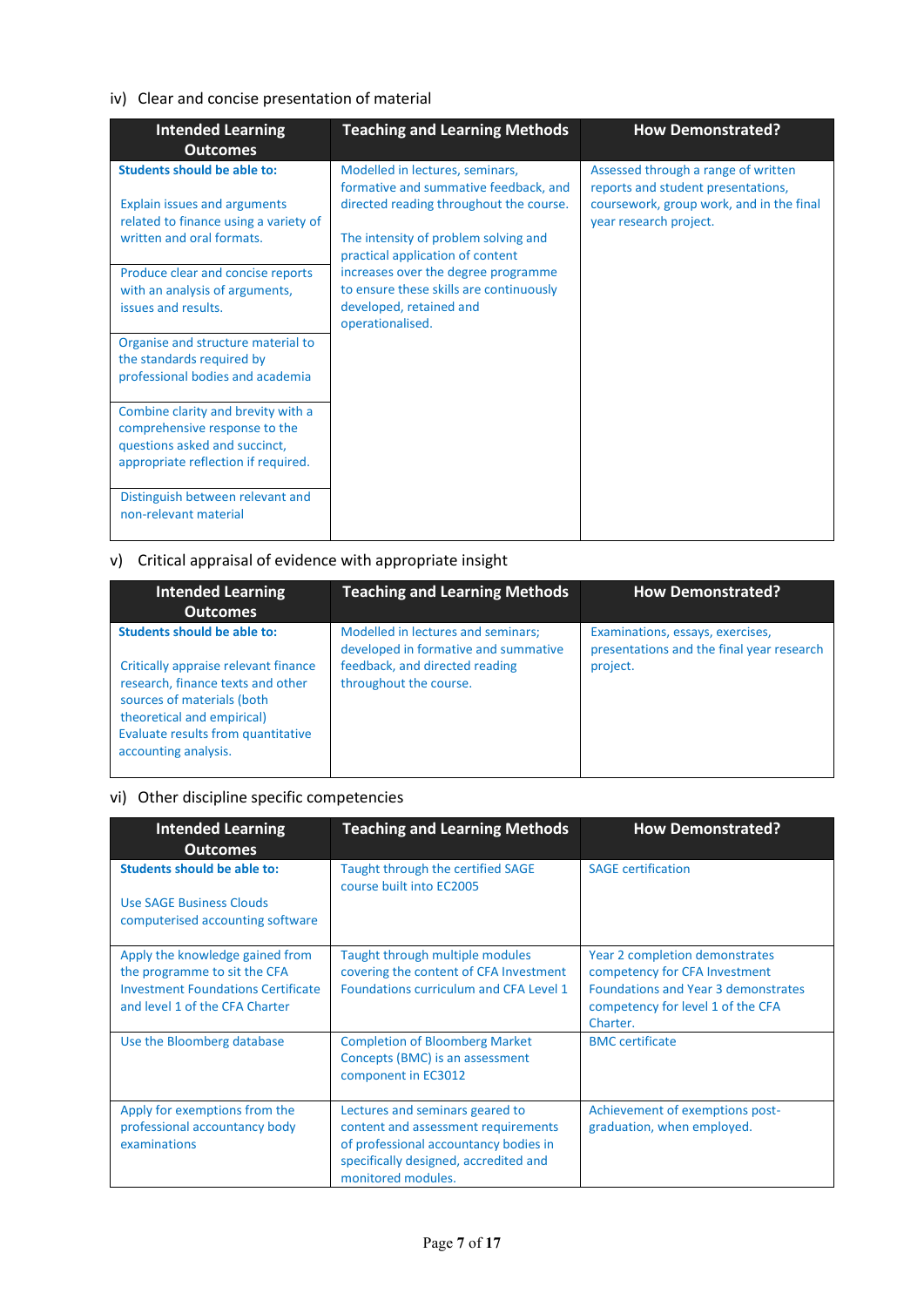## **b)** Transferable skills

## i) Oral communication

| <b>Intended Learning</b><br><b>Outcomes</b>                                                                       | <b>Teaching and Learning Methods</b>                                                                                                                             | <b>How Demonstrated?</b>                                                                                                                              |
|-------------------------------------------------------------------------------------------------------------------|------------------------------------------------------------------------------------------------------------------------------------------------------------------|-------------------------------------------------------------------------------------------------------------------------------------------------------|
| <b>Students should be able to:</b><br>Explain clearly the content and<br>visuals in an oral presentation.         | Seminars, group-solving exercises, case<br>studies, guided reading across all years<br>of study                                                                  | Formative assessment by contribution to<br>seminars and group work, oral<br>presentations.                                                            |
| Present concepts, arguments and<br>analysis of key issues in finance,<br>and respond effectively to<br>questions. | Covered, for example, in EC2005<br>(Professional skills development)<br>which includes the Leicester Award and<br>Leicester Gold Award provision, and<br>EC3020. | Summative assessment in EC2005                                                                                                                        |
| Participate effectively in group<br>discussions with other students<br>and tutors.                                |                                                                                                                                                                  |                                                                                                                                                       |
| Apply oral communication skills<br>within the work environment (Year<br>in Industry only).                        | Within work based placement                                                                                                                                      | Discussions with and presentations to<br>managers and colleagues in the<br>workplace – employer feedback.<br><b>Final presentation for University</b> |

## ii) Written communication

| <b>Intended Learning</b><br><b>Outcomes</b>                                                                                                   | <b>Teaching and Learning Methods</b>                                                                                                                                                                                   | <b>How Demonstrated?</b>                                                                                            |
|-----------------------------------------------------------------------------------------------------------------------------------------------|------------------------------------------------------------------------------------------------------------------------------------------------------------------------------------------------------------------------|---------------------------------------------------------------------------------------------------------------------|
| Students should be able to:<br>Write in a manner appropriate for<br>the audience concerned, with<br>suitable use of language and<br>evidence. | Taught through Year 1 - induction:<br><b>EC1010 Academic and study skills</b><br>Modelled in lectures, seminars, through<br>reading independent research, and<br>developed through formative and<br>summative feedback | Written responses in examinations,<br>essays (especially role play/case study<br>assignments) and research project. |
| Choose and apply appropriate<br>writing skills within the work<br>environment and in report writing<br>(Year in Industry only).               | Within work based placement                                                                                                                                                                                            | Reflective log, final report, employer<br>feedback                                                                  |

## iii) Information technology

| <b>Intended Learning</b><br><b>Outcomes</b>                                                                                                                                                                                                           | <b>Teaching and Learning Methods</b>                                                                                                                              | <b>How Demonstrated?</b>                                                                                                 |
|-------------------------------------------------------------------------------------------------------------------------------------------------------------------------------------------------------------------------------------------------------|-------------------------------------------------------------------------------------------------------------------------------------------------------------------|--------------------------------------------------------------------------------------------------------------------------|
| <b>Students should be able to:</b><br>Use Microsoft Office competently<br>to prepare written work, access<br>appropriate information from the<br>internet and create presentations<br>and spreadsheets for data and<br>analysis.                      | Taught in computer workshops,<br>practical classes and SAGE course,<br>Bloomberg Market Concepts (BMC).<br>Developed through independent<br>research and practice | Assessed in oral presentations, all types<br>of coursework, research project, SAGE<br>certification and BMC certificate. |
| Source, analyse and present<br>materials clearly and effectively<br>using specialist IT packages,<br>including (but not limited to)<br>databases, online learning<br>platforms, search engines,<br>accounting software, programming<br>languages etc. |                                                                                                                                                                   |                                                                                                                          |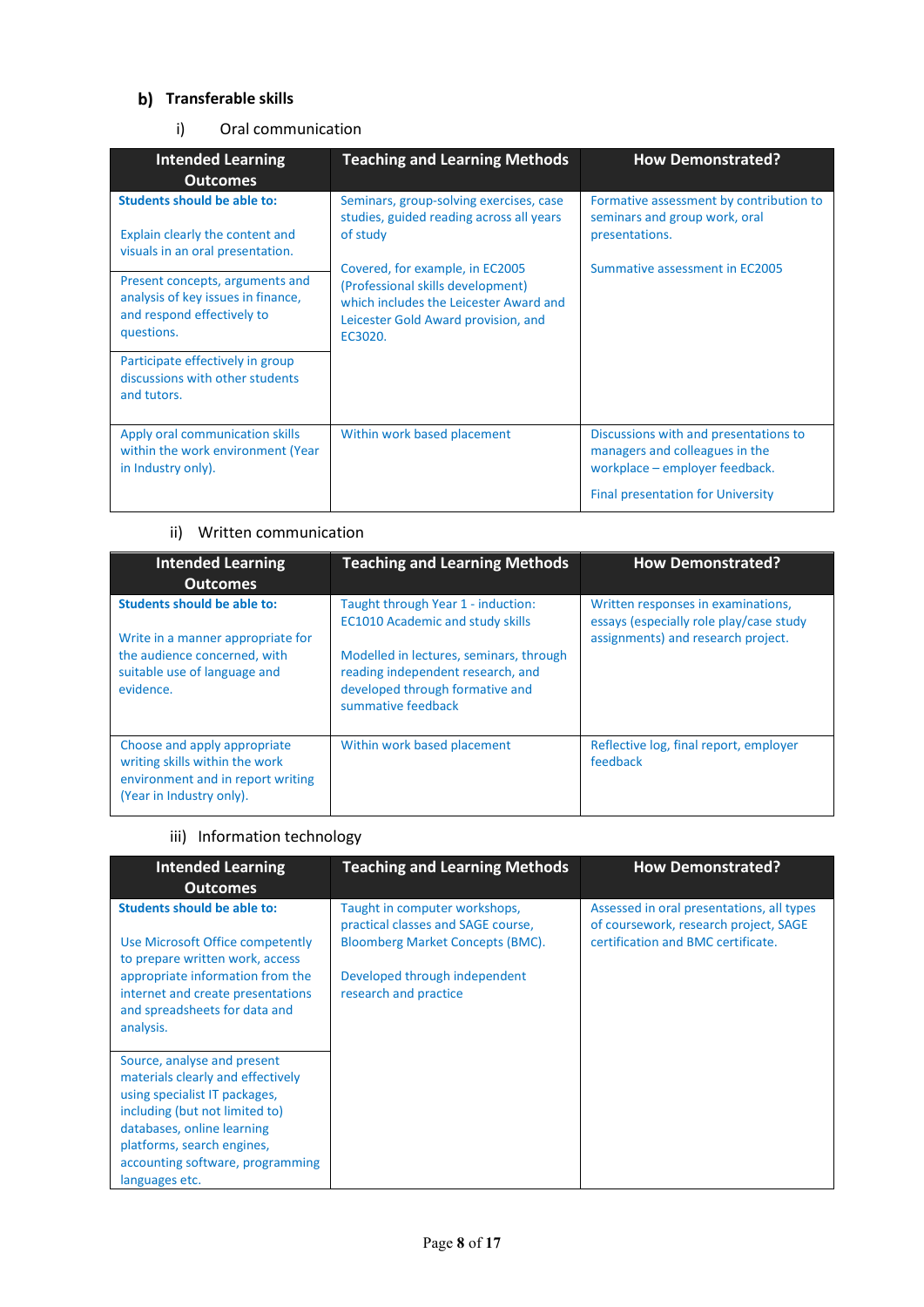| <b>Intended Learning</b><br><b>Outcomes</b>                                                   | <b>Teaching and Learning Methods</b>                            | <b>How Demonstrated?</b>                                                         |
|-----------------------------------------------------------------------------------------------|-----------------------------------------------------------------|----------------------------------------------------------------------------------|
| Apply information technology skills<br>within the work environment (year<br>in Industry only) | Developed through work based<br>placement and student portfolio | Reflective log, skills audit, employer<br>feedback and final report/presentation |

## iv) Numeracy

| <b>Intended Learning</b><br><b>Outcomes</b>                                     | <b>Teaching and Learning Methods</b>                                             | <b>How Demonstrated?</b>                                                         |
|---------------------------------------------------------------------------------|----------------------------------------------------------------------------------|----------------------------------------------------------------------------------|
| Students should be able to:                                                     | Taught in lectures, seminars, practical<br>classes, group work, independent      | Examinations, coursework, problem<br>solving exercises, research project.        |
| Employ general numerical,<br>mathematical and statistical skills.               | research                                                                         |                                                                                  |
|                                                                                 | Supported through additional maths                                               |                                                                                  |
| Construct, analyse and interpret<br>quantitative data.                          | sessions for first-year students who do<br>not have A level maths or equivalent. |                                                                                  |
| Apply numeracy skills within the<br>work environment<br>(Year in Industry only) | Work based placement                                                             | Reflective log, skills audit, employer<br>feedback and final report/presentation |

## v) Team working

| <b>Intended Learning</b><br><b>Outcomes</b>                      | <b>Teaching and Learning Methods</b>                                           | <b>How Demonstrated?</b>                                                         |
|------------------------------------------------------------------|--------------------------------------------------------------------------------|----------------------------------------------------------------------------------|
| Students should be able to:                                      | Developed in seminars, through group<br>problem-solving exercises and analysis | Assessed group-based assignments.                                                |
| Work collaboratively, effectively,<br>and responsibly in groups. | of case studies.                                                               |                                                                                  |
|                                                                  | Exercised in group presentations and<br>independent group work.                |                                                                                  |
| Apply team working skills within<br>the work environment         | Work based placement                                                           | Reflective log, skills audit, employer<br>feedback and final report/presentation |

## vi) Problem solving

| <b>Intended Learning</b><br><b>Outcomes</b>                             | <b>Teaching and Learning Methods</b>                                           | <b>How Demonstrated?</b>                                                         |
|-------------------------------------------------------------------------|--------------------------------------------------------------------------------|----------------------------------------------------------------------------------|
| <b>Students should be able to:</b><br>Identify and locate relevant data | Taught in lectures, computer<br>workshops.                                     | Examinations, coursework, research<br>project.                                   |
| and source material to solve<br>problems.                               | Developed through independent<br>research, formative and summative<br>feedback |                                                                                  |
| Use material to address problems<br>and formulate solutions.            | Supported through additional Maths<br>sessions                                 |                                                                                  |
| Apply problem solving skills within<br>the work environment             | Work based placement                                                           | Reflective log, skills audit, employer<br>feedback and final report/presentation |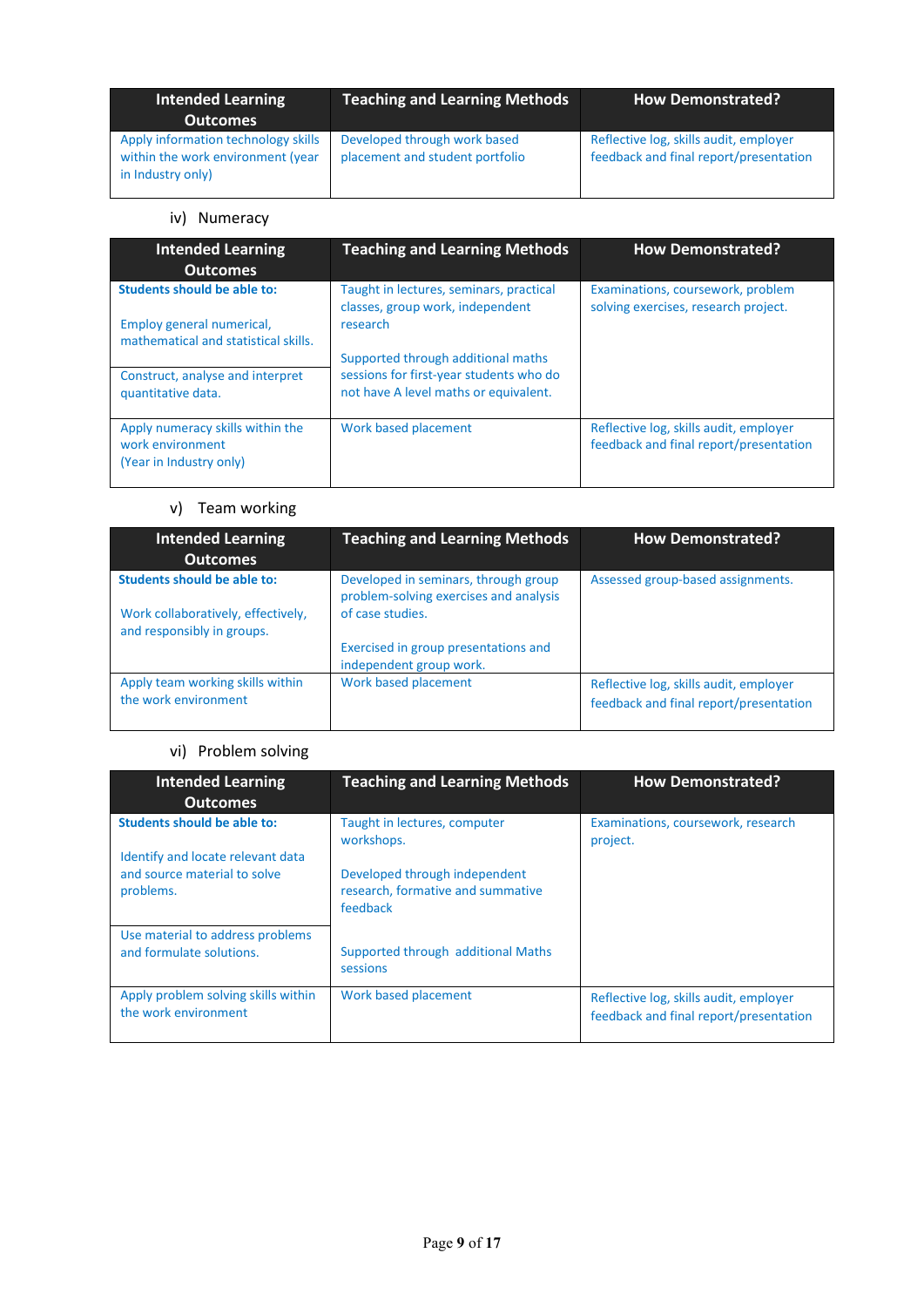## vii) Information handling

| <b>Intended Learning</b><br><b>Outcomes</b>                                                                 | <b>Teaching and Learning Methods</b>                                                                                                               | <b>How Demonstrated?</b>                                                                                                |
|-------------------------------------------------------------------------------------------------------------|----------------------------------------------------------------------------------------------------------------------------------------------------|-------------------------------------------------------------------------------------------------------------------------|
| <b>Students should be able to:</b><br>Find and use appropriate<br>information from a variety of<br>sources. | Introduced in lectures, seminars and<br>computer workshops.<br>Developed in independent research, and<br>from formative and summative<br>feedback. | Assessed through problem-solving,<br>comparison and evaluation in<br>examinations, coursework, and research<br>project. |
| Utilise relevant data, report on<br>findings, analyse complex ideas<br>and knowledge.                       |                                                                                                                                                    |                                                                                                                         |
| Apply information handling skills<br>within the working environment.                                        | Work based placement                                                                                                                               | Reflective log, skills audit, employer<br>feedback and final report/presentation                                        |

## viii) Skills for lifelong learning

| <b>Intended Learning</b><br><b>Outcomes</b>                                                                                                                                                                                    | <b>Teaching and Learning Methods</b>                                                                                                                                               | <b>How Demonstrated?</b>                                                                                                                                                                                                          |
|--------------------------------------------------------------------------------------------------------------------------------------------------------------------------------------------------------------------------------|------------------------------------------------------------------------------------------------------------------------------------------------------------------------------------|-----------------------------------------------------------------------------------------------------------------------------------------------------------------------------------------------------------------------------------|
| <b>Students should be able to:</b><br>Apply independent thinking during<br>taught sessions and in the<br>preparation and production of<br>assessed work.                                                                       | Introduced and taught in:<br>Year 1 induction:<br><b>EC1010 Academic and study skills</b><br>Year 2:<br><b>EC2005 Professional skills development</b><br><b>SAGE certification</b> | <b>Assessed through Research Methods</b><br>module and especially in Year 3<br>assessments which depend upon the<br>application of principles and knowledge<br>learned in Years 1 and 2.<br>Examinations, coursework and research |
| Apply a practical understanding of<br>appropriate technologies in novel<br>situations.                                                                                                                                         | Year 3:<br><b>EC3020 Research project</b><br>All years:                                                                                                                            | project.<br>Record of meeting deadlines for<br>assignment submissions.                                                                                                                                                            |
| Manage their time effectively and<br>adhere to deadlines.                                                                                                                                                                      | Developed through lecture and seminar<br>debates, during computer workshops<br>and problem-solving classes.                                                                        |                                                                                                                                                                                                                                   |
| Adapt and combine new<br>knowledge and techniques with<br>prior understanding.                                                                                                                                                 | Learned from independent research,<br>formative and summative feedback                                                                                                             |                                                                                                                                                                                                                                   |
| Apply a variety of employability<br>and transferable skills within the<br>work environment<br>e.g. time management, adaption to<br>a different cultural environment,<br>receptivity to new learning,<br>professional behavior. | Work based placement                                                                                                                                                               | Reflective log, skills audit, employer<br>feedback and final report/presentation                                                                                                                                                  |
| Think reflectively about personal<br>and professional development.                                                                                                                                                             |                                                                                                                                                                                    |                                                                                                                                                                                                                                   |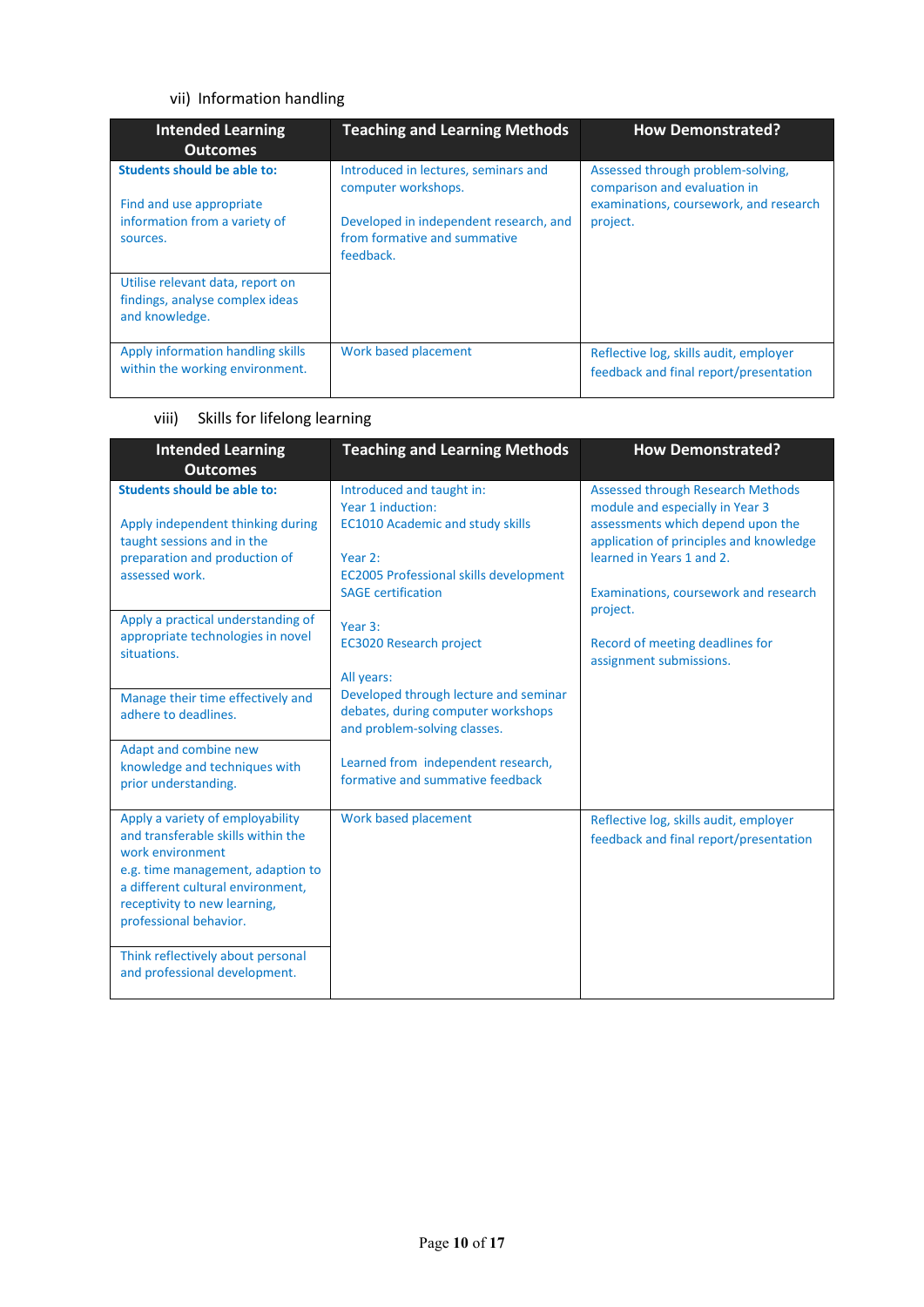#### **10. Progression points**

This programme follows the standard Scheme of Progression set out i[n Senate Regulations](http://www.le.ac.uk/senate-regulations) – see the version of Senate Regulation 5 governing undergraduate programmes relevant to the year of entry.

For students who meet all of the University's Senate progression and awarding regulations, but fail to meet all of the requirements for accreditation purposes, they:

- will still progress for degree purposes, however
- will not be awarded the relevant exemption from the appropriate professional accountancy body examination.

## **Year Abroad variant:**

Students may only enter this degree programme by transferring after having their first year results confirmed.

The condition for admission to the scheme will be an average mark of no less than 55% in year one.\*

Students who meet these conditions will be invited to apply at the end of their first year of studies, following the Department's June Exam Board.

Students will then be expected to maintain average marks of no less than 55% in the second year.

Progression decisions made at the end of semester one should be treated as 'provisional' (as with assessments) and subject to confirmation by the Exam Board in the summer. This will include exceptional cases.

\* *If a student has mitigating circumstances that affect their results, they may request that their circumstances are to be taken into consideration*

#### **Year in Industry variant:**

Students may only enter this variant at the end of their second year, having sourced an approved Year in Industry Placement and are able to meet the Scheme of Progression from year 2 to 3.

See also th[e additional programme specification content for Year in Industry programmes](https://www2.le.ac.uk/offices/sas2/courses/documentation/undergraduate-programme-specification-content-for-year-in-industry-programme-variants)

In cases where a student has failed to meet a requirement to progress he or she will be required to withdraw from the course.

#### **Course transfers**

At the end of the common first year, students may transfer between the three programmes offered.

### **11. Criteria for award and classification**

This programme follows the standard scheme of undergraduate award and classification set out in [Senate Regulations](http://www.le.ac.uk/senate-regulations) – see the version of *Senate Regulation 5 governing undergraduate programmes* relevant to the year of entry.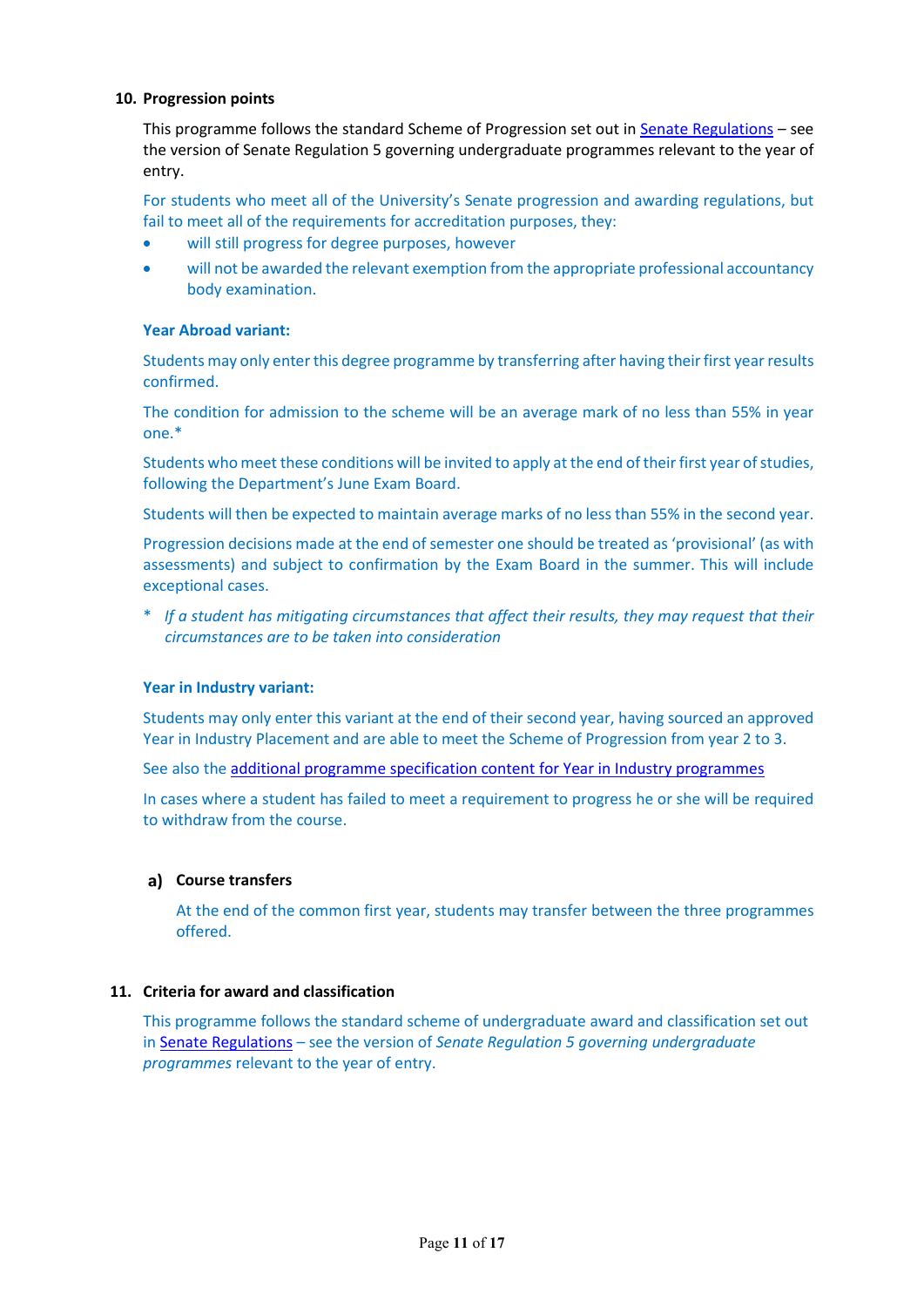#### **12. Special features**

There are many BSc Finance degree programmes in the UK. However, our programme has some very strong special features as follows:

• Common first year across our BSc Accounting, BSc Accounting and Finance, and BSc Finance degrees with specialism in advanced finance topics in year 2 and the final year.

The common year allows students join the ULSB Accounting and Finance community even if they are not 100% sure of their degree choice on entry. They then have the flexibility to choose the route that best suits their interests once they have settled in and know more about the subject matter in all three degrees.

At the end of the first year there is the opportunity for students to change their degree choice to BSc Accounting or BSc Accounting and Finance.

- Presence of dedicated modules covering academic and study skills, and professional skills. Specific transferable skills required in the finance profession are developed throughout the degree. Students will develop strong quantitative and IT skills including programming in finance, which enhance students' employability in any areas of the finance industry.
- Focussed coverage of the CFA curriculum covering both the Investment Foundations Certificate and level 1 of the CFA Charter, a feature that only few UG degrees in the UK can offer. This reflects the strong emphasis within the program on the teaching of practical and vocational skills.
- Opportunity to gain some exemptions from the main professional accountancy bodies (ACCA, CIMA, ICAEW and ICAS).
- Opportunity to have a Year in Industry or to study abroad in the third year. The Year in Industry variant of this programme is offered in accordance with the University's standard specification for Year in Industry variants.
- Several employability skills are developed throughout the B.Sc. Finance programme.
	- For example, technology skills are embedded in the degree and there is an opportunity to learn computerised accounting skills (e.g. SAGE Business Clouds) and obtain SAGE certification (which is currently offered only in a few UK HE institutions). In addition, students gain hands-on experience using Bloomberg database for financial markets and get Bloomberg Market Concepts (BMC) certificates. This will significantly boost our students' employability prospects.

#### **13. Indications of programme quality**

- University Academic Review
- External examiners reports
- **First Destination careers statistics**
- Exemptions from professional exams (subject to satisfactory completion of certain core or optional modules):
	- − Association of Chartered Certified Accountants (ACCA)
	- − Chartered Institute of Management Accountants (CIMA)
	- − Institute of Chartered Accountants in England and Wales (ICAEW)
	- − Chartered Institute of Public Finance & Accountancy (CIPFA)
- CFA Affiliation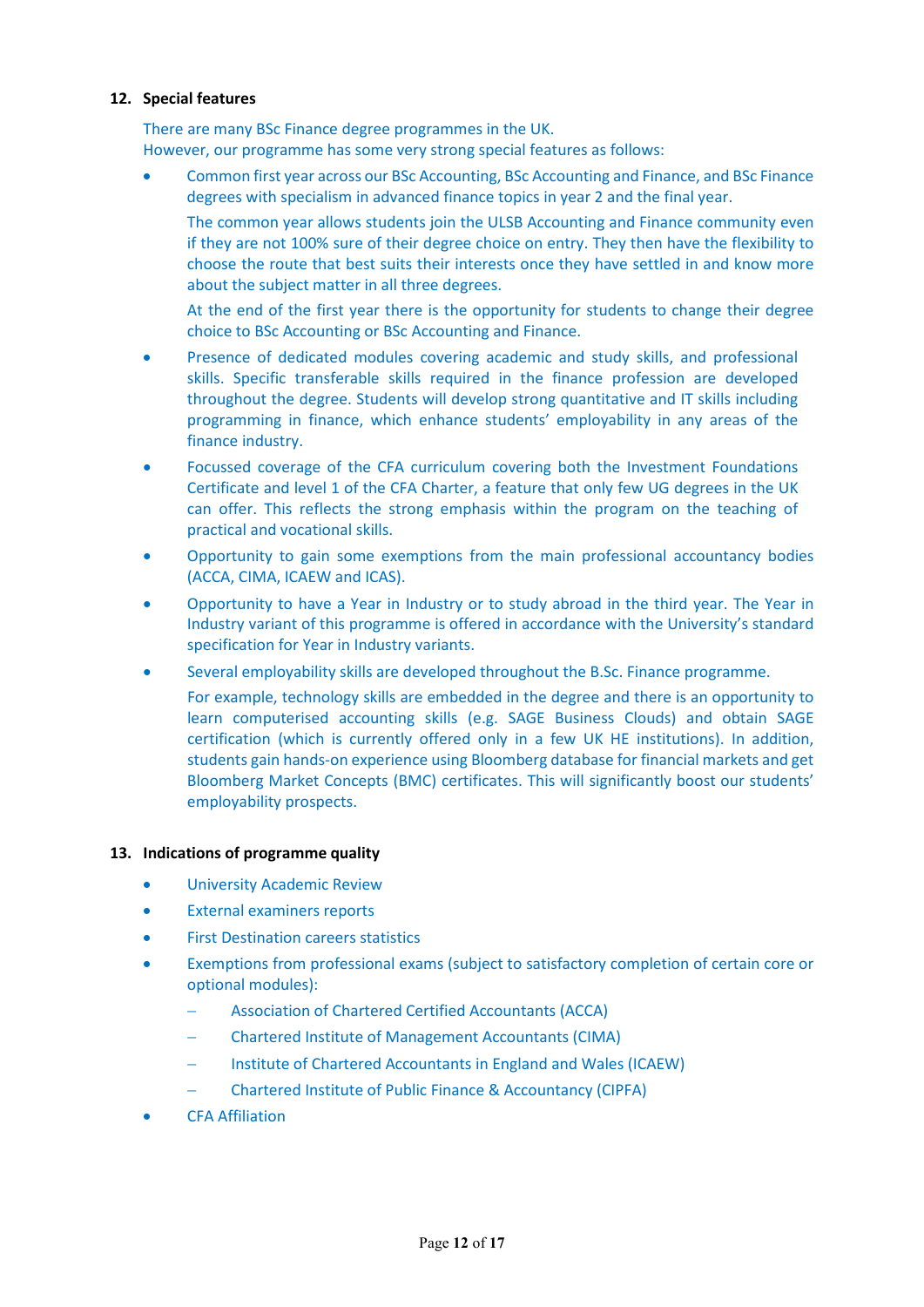## **14. External Examiner(s) reports**

The details of the External Examiner(s) for this programme and the most recent External Examiners' reports for this programme can be found at **[exampapers@Leicester](https://exampapers.le.ac.uk/)** [log-in required]

Available for BSc Accounting and BSc Accounting and Finance, but N/A for BSc Finance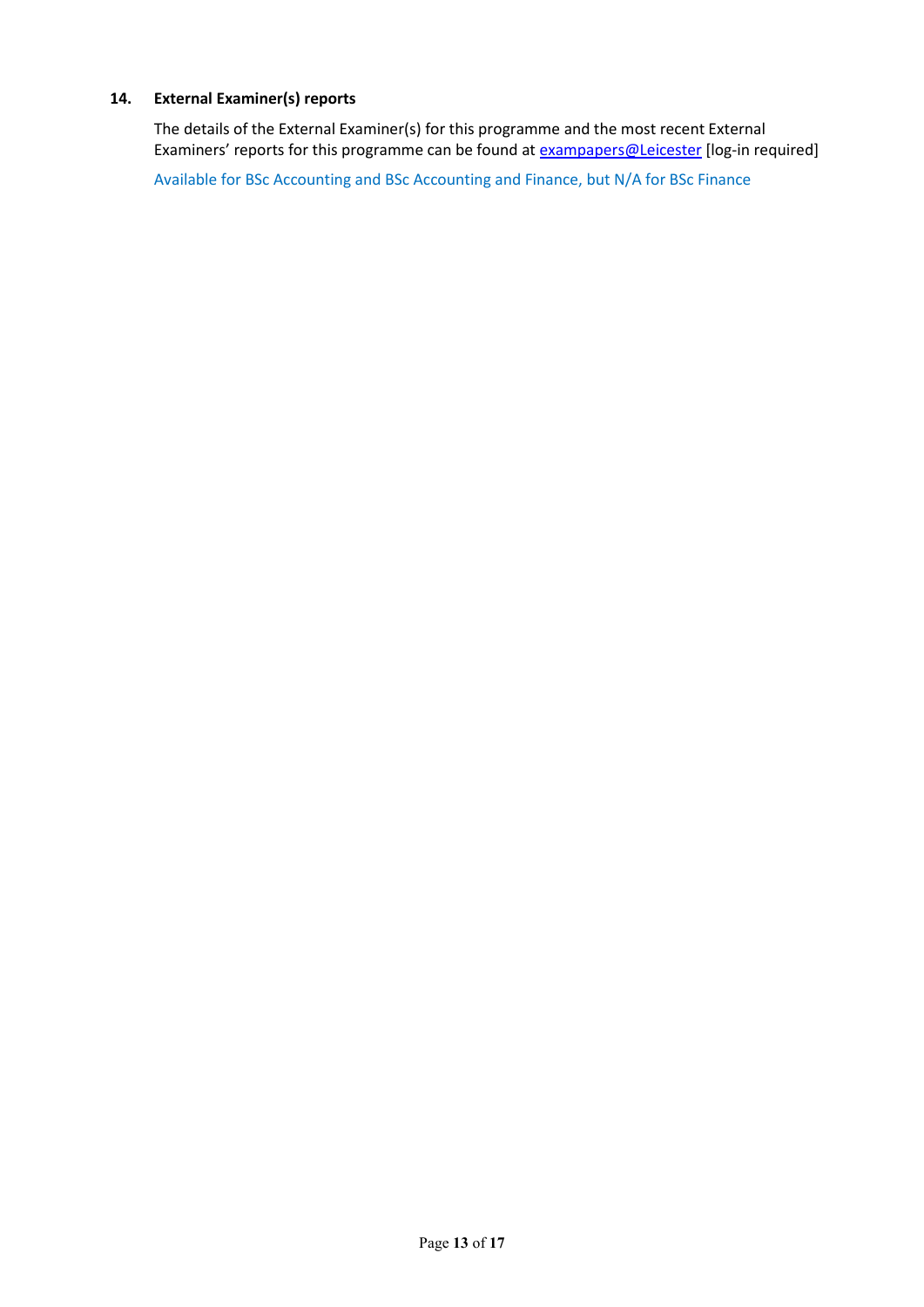

# **Programme Specification (Undergraduate) FOR ENTRY YEAR: 2022/23**

**Date created:** 7.7.21 **Last amended:** Click or tap to enter a date. **Version no.** Choose an item.

## **Appendix 1: Programme structure (programme regulations)**

The University regularly reviews its programmes and modules to ensure that they reflect the current status of the discipline and offer the best learning experience to students. On occasion, it may be necessary to alter particular aspects of a course or module.

## **BSc FINANCE**

**Level 4/Year 1 2022/23**

Credit breakdown

| <b>Status</b> | <b>Year long</b>   | Semester 1 | Semester 2 |
|---------------|--------------------|------------|------------|
| Core          | ำ/a $\overline{a}$ | 60 credits | 60 credits |
| Optional      | n/a                |            | n/a        |

120 credits in total

Core modules

| Delivery period  | Code          | <b>Title</b>                                 | <b>Credits</b> |
|------------------|---------------|----------------------------------------------|----------------|
| Sem 1            | EC1010        | Academic and study skills (see Note below)   | n/a            |
| Sem 1            | <b>MN1016</b> | <b>Financial Accounting</b>                  | 15 credits     |
| Sem 1            | <b>MN1017</b> | <b>Economics for Accounting and Finance</b>  | 15 credits     |
| Sem 1            | <b>MN1025</b> | Management for Accounting and Finance        | 15 credits     |
| Sem 1            | EC1016        | <b>Maths for Accounting and Finance</b>      | 15 credits     |
| Sem <sub>2</sub> | <b>MN1018</b> | <b>Introduction to Management Accounting</b> | 15 credits     |
| Sem <sub>2</sub> | <b>MN1019</b> | <b>Introduction to Finance</b>               | 15 credits     |
| Sem <sub>2</sub> | EC1022        | Law and Ethics for Accounting and Finance    | 15 credits     |
| Sem <sub>2</sub> | EC1023        | <b>Statistics for Accounting and Finance</b> | 15 credits     |

#### **Notes**

EC1010 is a zero-credit compulsory module delivered in the induction week.

There are no option modules in Year 1.

At the end of Year 1 there is the opportunity for students to change their degree to BSc Accounting and Finance or BSc Finance should they wish to.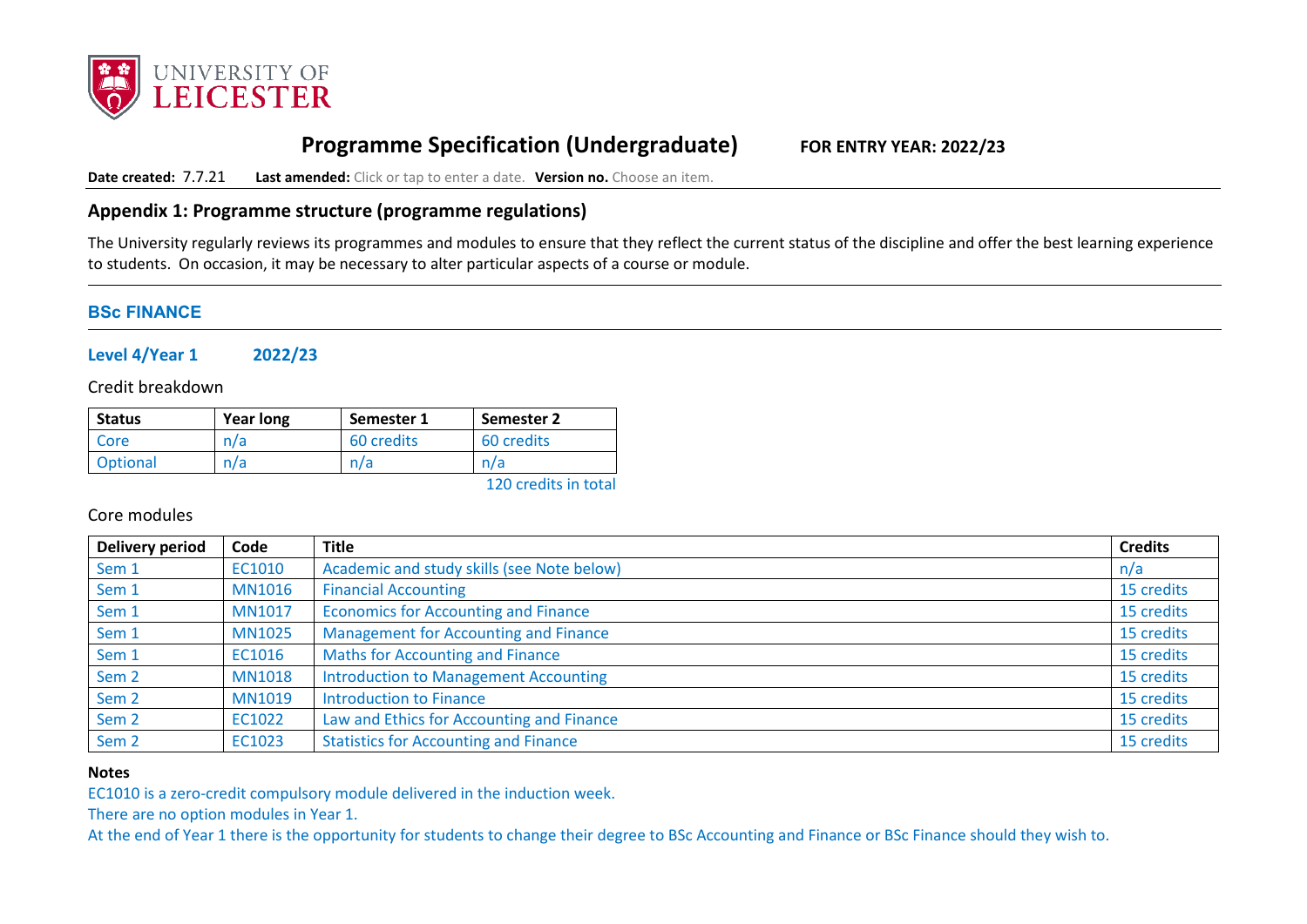## **Level 5/Year 2 2023/24**

Credit breakdown

| <b>Status</b> | Year long | Semester 1 | Semester 2           |
|---------------|-----------|------------|----------------------|
| Core          | n/a       | 60 credits | 45 credits           |
| Optional      | n/a       | n/a        | 15 credits           |
|               |           |            | 120 credits in total |

## Core modules

| <b>Delivery period</b> | Code          | <b>Title</b>                               | <b>Credits</b> |
|------------------------|---------------|--------------------------------------------|----------------|
| Sem 1                  | <b>MN2115</b> | <b>Financial Reporting</b>                 | 15 credits     |
| Sem 1                  | EC2005        | <b>Professional Skills Development</b>     | 15 credits     |
| Sem 1                  | <b>MN2134</b> | <b>Corporate Finance</b>                   | 15 credits     |
| Sem 1                  | EC2007        | Investment management                      | 15 credits     |
| Sem <sub>2</sub>       | <b>MN2140</b> | Macrofinance                               | 15 credits     |
| Sem <sub>2</sub>       | <b>MN2150</b> | Research Methods in Accounting and Finance | 15 credits     |
| Sem <sub>2</sub>       | EC2137        | <b>Derivatives</b>                         | 15 credits     |

# **Notes**

N/A

## Option modules

| <b>Delivery</b> | Code          | <b>Title</b>                 | <b>Credits</b> |
|-----------------|---------------|------------------------------|----------------|
| period          |               |                              |                |
| Semester 2      | <b>MN2141</b> | <b>Finance for SMEs</b>      | 15 credits     |
| Semester 2      | <b>MN2136</b> | <b>Corporate Governance</b>  | 15 credits     |
| Semester 2      | EC2033        | <b>Principles of Banking</b> | 15 credits     |

#### **Notes**

This is an indicative list of option modules and not definitive of what will be available. Option module choice is also subject to availability, timetabling, student number restrictions and, where appropriate, students having taken appropriate pre-requisite modules.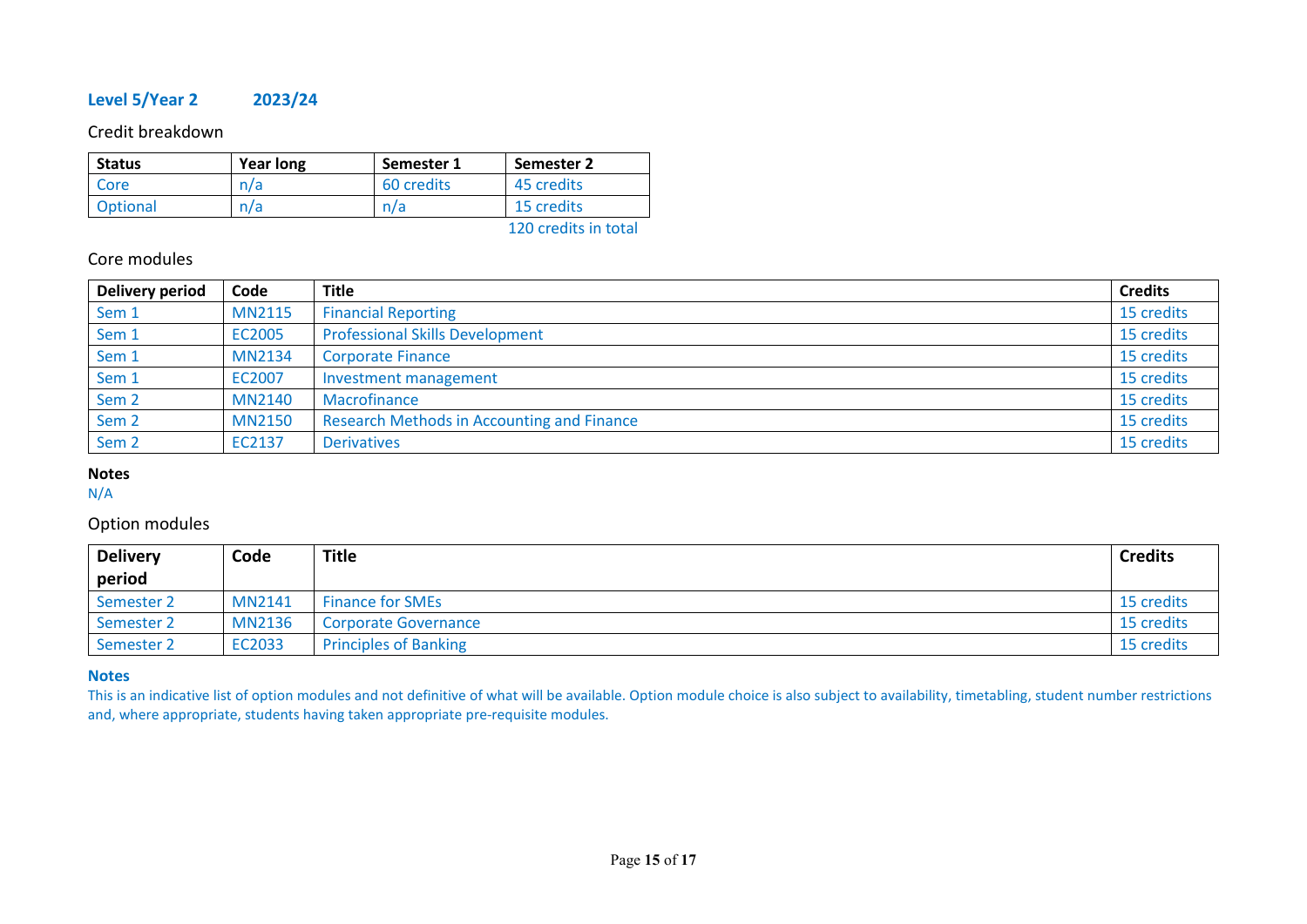## **Level 6/Year 3 2024/25**

Credit breakdown

| <b>Status</b> | <b>Year long</b> | Semester 1 | Semester 2           |
|---------------|------------------|------------|----------------------|
| Core          | n/a              | 45 credits | 30 credits           |
| Optional      | n/a              | 15 credits | 30 credits           |
|               |                  |            | 120 credits in total |

## Core modules

| <b>Delivery</b>  | Code          | <b>Title</b>                               | <b>Credits</b> |
|------------------|---------------|--------------------------------------------|----------------|
| period           |               |                                            |                |
| Sem <sub>1</sub> | EC3008        | <b>Quantitative finance</b>                | 15 credits     |
| Sem 1            | EC3009        | <b>Contemporary issues in Finance</b>      | 15 credits     |
| Sem 1            | EC3015        | Financial statement analysis for investors | 15 credits     |
| Sem <sub>2</sub> | EC3020        | <b>Research project</b>                    | 15 credits     |
| Sem <sub>2</sub> | <b>MN3139</b> | FinTech, AI and Blockchain                 | 15 credits     |

## **Notes**

N/A

## Option modules

| <b>Delivery</b> | Code          | <b>Title</b>                   | <b>Credits</b> |
|-----------------|---------------|--------------------------------|----------------|
| period          |               |                                |                |
| Semester 1      | EC3146        | <b>Option pricing</b>          | 15 credits     |
| Semester 1      | EC3011        | <b>Public finance</b>          | 15 credits     |
| Semester 2      | EC3012        | <b>Financial trading</b>       | 15 credits     |
| Semester 2      | EC3017        | <b>Risk management</b>         | 15 credits     |
| Semester 2      | <b>MN3138</b> | Advanced investment management | 15 credits     |
| Semester 2      | EC3067        | <b>International finance</b>   | 15 credits     |
| Semester 2      | <b>MN3151</b> | Advanced corporate finance     | 15 credits     |

## **Notes**

Students must pick two option modules. This is an indicative list of option modules and not definitive of what will be available. Option module choice is also subject to availability, timetabling, student number restrictions and, where appropriate, students having taken appropriate pre-requisite modules.